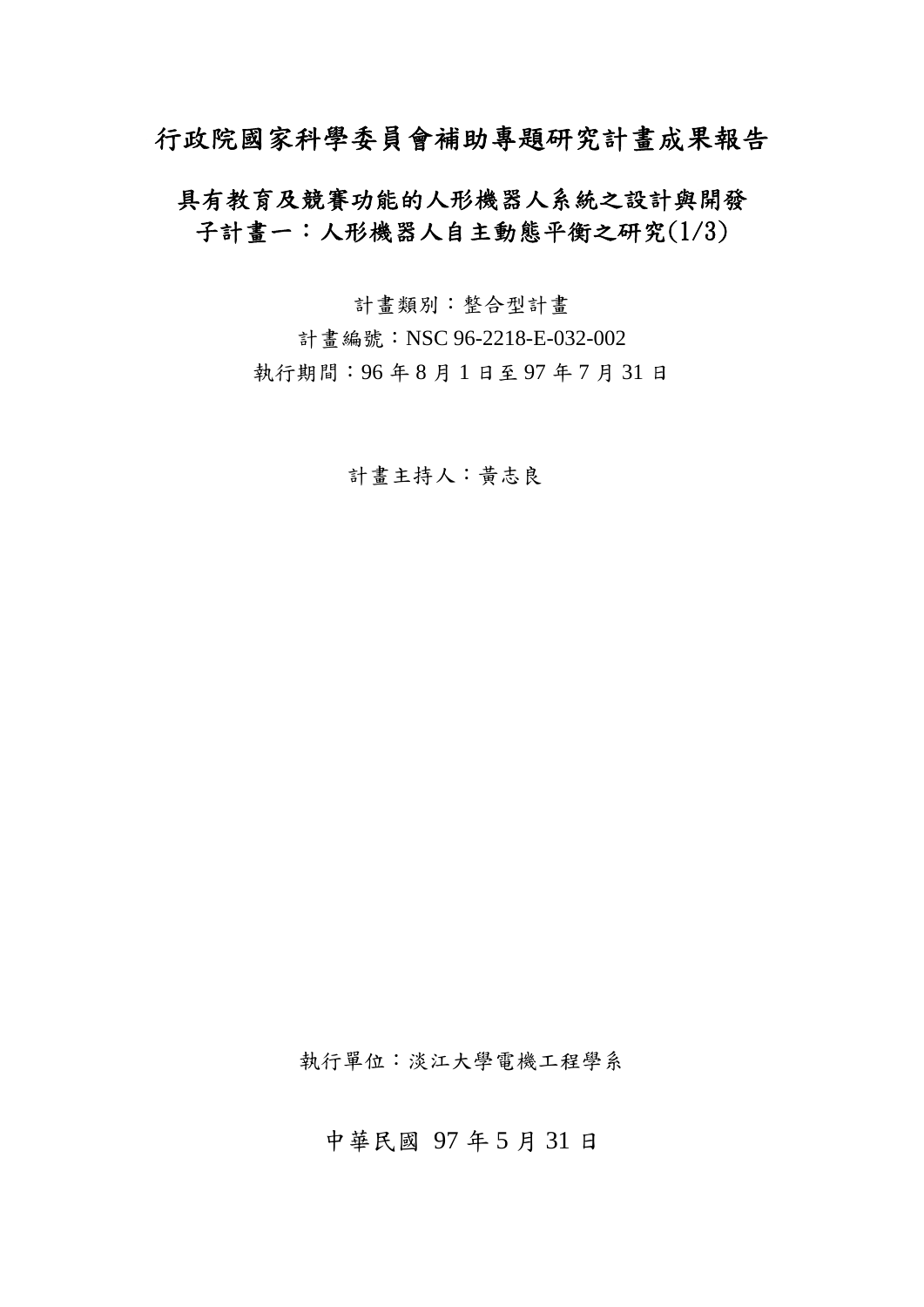## 行政院國家科學委員會專題研究計畫期中精簡報告

具有教育及競賽功能的人形機器人 子計畫一:人形機器人自主動態平衡之研究**(1/3)** 

計畫編號:NSC 96-2218-E-032-002

執行期間:96 年 8 月 1 日至 97 年 7 月 31 日

主 持 人:黃志良 淡江大學電機工程學系

計畫參與人員:伍寒楨、陸念聞、許庭嘉、黃俊豪、葉時禹 淡江大學電機工程學系

#### 中文摘要

本子計畫將著重於人形機器人自主動態 平衡之研究,建立一套能適應不同動作(例 如,走路、上下樓梯、不平坦地面與跑步)及 狀況(例如,有無與境環互動、有無搭載重物) 的機器人之動態平衡策略。相關的研究主題包 括如下主題:(一)機構設計,(二)伺服控制系 統之設計,(三)設計動態感知系統,(四)走路、 上下樓梯、不平坦地面及跑步之步態規劃,(五) 運動學及反運動學之推導,(六)以具有粒子群 聚學習的類神經網路近似反運動學,(七)無支 撐面(即跑步)動態方程式之推導,(八)單(及無) 支撐面狀態之自我平衡,(九)搭載重物與環境 互動之自我平衡,及(十)具有可搭載重物及跑 步能力的人形機器人之開發。本計畫第一年的 研究主題為具有可搭載重物及跑步能力的人 形機器人之機構及伺服控制系統的設計,其中 以加強伺服韌性及應用被動元件(例如,彈簧) 改善因跑步所引起地面衝擊力或搭載重物所 須額外力矩。

## 關鍵字:人形機器人、機構設計、伺服控制 系統、步態規劃。

#### **Abstract**

The main theme of this subproject is focused on the autonomous dynamic balance of humanoid robot. A strategy of the autonomous balance for different operating conditions is established. The related topics of this subproject include the following ten parts: (i) mechanism design, (ii) design of servocontrol system, (iii)design of dynamic sensing system, (iv) gait plannings of the walking on flat surface, step and uneven surface, and running, (v) the derivatives of kinematics and inverse kinematics of hand and leg, (vi) the approximation of inverse kinematics using a MLP (multilayer perceptron) with PSO (particle swarming optimization) learning, (vii) the derivative of dynamics for running, (viii) autonomous dynamic balance for the single and without support phases, (ix) autonomous balance for the condition of large payload or interaction with enviroment, and (x) development of payloaded and running humanoid robot. The project of the first year concentrates on the designs of mechanism and servo control system. Most important subjects are the enhancement of servo stiffness and the passive dynamic walking and running using springs.

**Keywords: humanoid robot, servo control system, plannings of the walking, mechanism design.** 

#### 一、計畫緣由及目的

本計畫之目的乃是設計與開發一個人形 機器人系統,除了發展多項機器人關鍵技術 外,希望所完成的系統亦具有教育及競賽的功 能,故本計畫之名稱為「具有教育及競賽功能 的人形機器人系統之設計與開發」。計畫之主 軸將以發展實現多台雙視覺自主且具有無線 溝通來進行多機器人合作的人形機器人,以完 成所設定的研究任務,例如走路、上下樓梯、 不平坦地面及跑步之步態規劃[1-10],搭載重 物與環境互動之自我平衡[11-14],完成可搭載 重物及跑步能力的人形機器人之開發。

國內在機器人相關領域的研究,學術界 已發展多年,而且在人形機器人的研究亦有一 些相關研究成果。智慧型機器人產業是結合機 械、自動化、電機、光學、電子、資訊軟體、 通訊、安全系統、創意內容等相關技術,為一 個高度技術整合、高度關聯性且具有高附加價 值的明星產業,未來應用之範圍非常廣泛,除 了產業用機器人外,更擴展到服務、娛樂、軍 事、救災與保全用機器人,對國內整體經濟效 益提升具有舉足輕重,因此 2005 年政府已將 智慧型機器人產業列為發展重點。目前由四大 法人研究單位(即工研院機械所、金屬中心、 精密機械中心及中科院)帶頭投入在智慧型機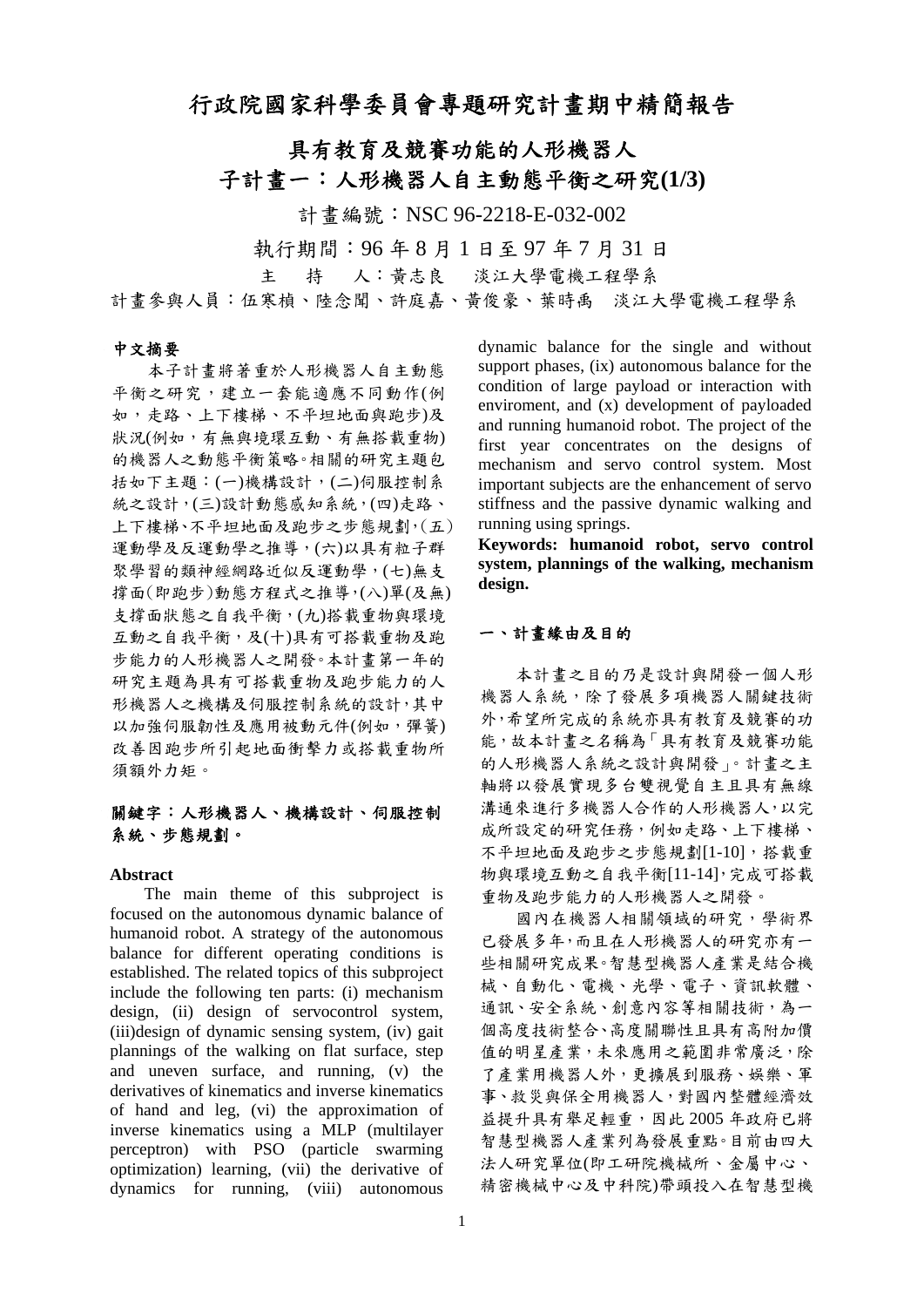器人產品與技術之研究。其中「工研院機械所」 的主要領域包括:生活伴侶-Smart Toy、清潔 機器人-超靜音自動吸塵器、足球機器人、接 待/導覽機器人與保全機器人;而「金屬中心」 主要以休閒益智機器人為主,應用足型機器寵 物平台,研發(或設計)相關機構、多軸伺服控 制及環境感測等關鍵技術;至於「精密機械中 心」是以導覽服務機器人為主,其特色(或任 務)為導引、巡視、提供相關資訊等事務;最 後「中科院」乃以災害處理型機器人為主。此 外,台灣已經在 2007 年春季成立「台灣機器 人產業發展協會」,為台灣第一個專為智慧型 機器人產業設置的協會,它集合了機械業、玩 具業、保全業、資電業、家電業等各產業代表, 以及學界、法人代表,一起來推動機器人產 業,發展台灣經濟的新紀元。

本年度之報告內容包括具有七個自由度 之腳部機構、具有四個自由度之手部機構、具 有二個自由度之身體與頭部的機構、伺服馬達 之驅動電路、動態感知系統。此外,亦進行每 個次系統之測試、調整及校正,以達到盡善盡 美的境界[15-22]。

二、研究方法及成果



圖一、人形機器人實體圖

表一、人形機器人之規格

| 身高       | 542mm                |  |  |  |  |
|----------|----------------------|--|--|--|--|
| 重量       | 4.2kg                |  |  |  |  |
| 自由度      | 頭部:2個自由度             |  |  |  |  |
|          | 手部:4 個自由度x2          |  |  |  |  |
|          | 腰部:2個自由度             |  |  |  |  |
|          | 腳部: 7 個自由度x2         |  |  |  |  |
|          | 合計:26個自由度            |  |  |  |  |
| 伺服<br>馬達 | 腳部:Robotics伺服馬達RX-28 |  |  |  |  |
|          | 手部:Robotics伺服馬達RX-28 |  |  |  |  |
|          | 腰部:Robotics伺服馬達RX-28 |  |  |  |  |
|          | 頭部:廣營(GWS)伺服馬達       |  |  |  |  |
|          | Micro MG             |  |  |  |  |
| 電池       | 鋰聚合物電池DC 14.8V       |  |  |  |  |
|          | 鋰聚合物電池DC 7.4V        |  |  |  |  |



圖二、人形機器人 3D 結構圖

本計畫第一年目標主要是完成一台具 有可拿起與搭載重物及跑步能力的人形機 器人之機構及伺服控制系統的設計及製 作。其中以加強伺服韌性及應用被動元件, 改善因跑步所引起地面衝擊力或拿起與搭 載重物所須額外力矩。在此目標下,本計畫 已完成一台如圖一所示的人形機器人,其規 格如表一所示。而圖二為整體人形機器人 3D 結構圖,我們將分如下五個次研究主題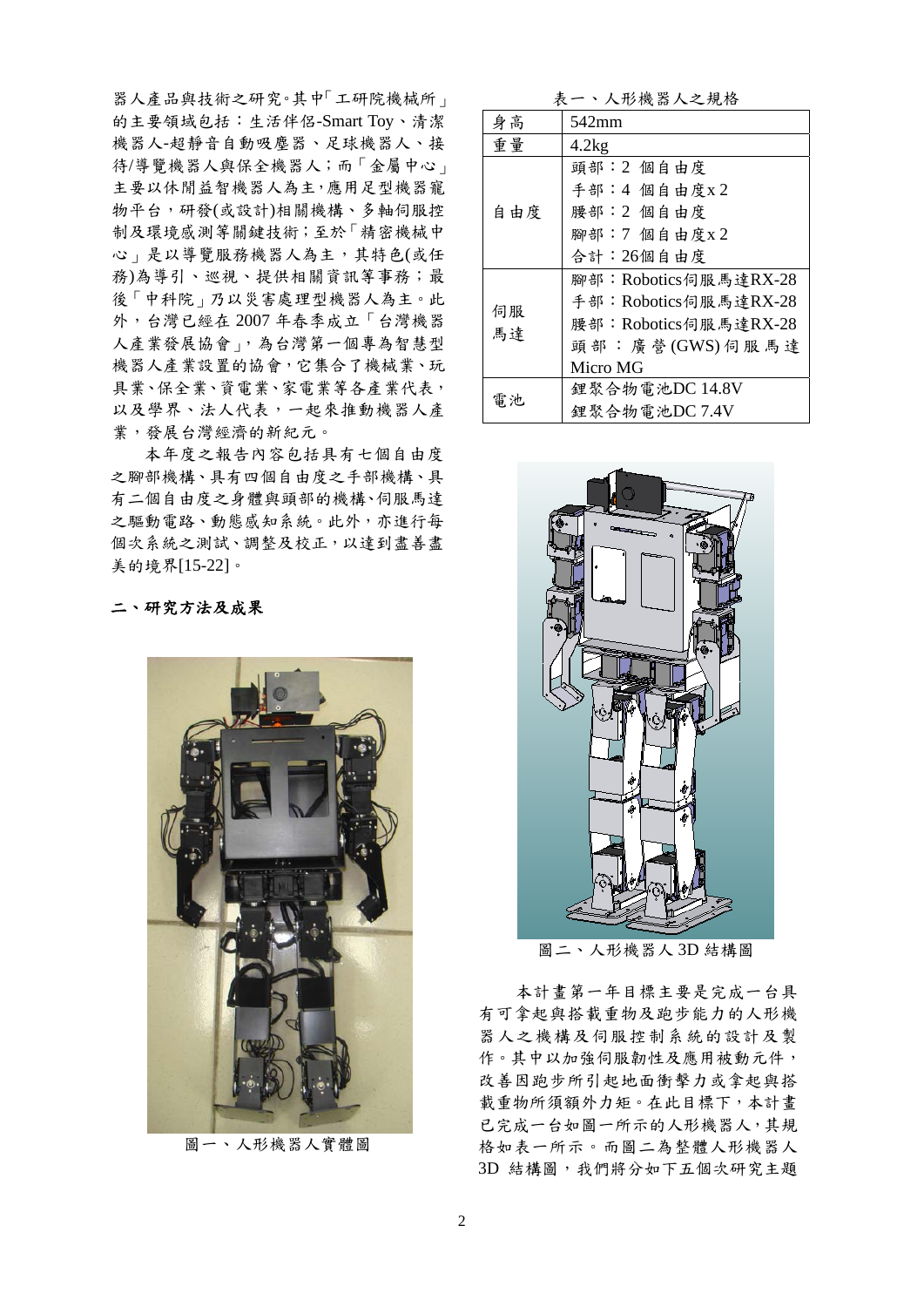進行介紹: (1)具有七個自由度之腳部機構, (2)具有四個自由度之手部機構,(3)具有二 個自由度之身體與頭部的機構,(4)伺服馬達 之驅動電路,與(5)動態感知系統。

#### **2.1** 具有七個自由度之腳部機構



圖三、人形機器人之腳部機構 3D 結構圖

第一年的目標是完成一具有七個自由度 適合搭載重物及跑步之腳的機構及伺服系統 [20-22]。圖三為所完成之人形機器人腳部機構 3D 結構圖。其設計重點包括如下五點:(1)伺 服馬達扭力增強,(2)多維度同軸化結構,(3) 馬達線路少量化,(4)機構精簡,與(5)維修便 利。現在分別敘述如下:

- (1) 於伺服馬達扭力增強部分,我們採用扭力 高達 37.7kg-cm 的伺服馬達,如此本計書 所設計之人形機器人之腳部機構可以承受 搭載重物與跑步所產生的衝擊。
- (2) 於多維度同軸化結構部分,我們將髖關節 與踝關節的三維度與雙維度分別設計成, 多個馬達的旋轉軸相交於同一點或同一平 面上,如此一來,可減少機器人正反運動 學推導的複雜度及計算負載。
- (3) 於馬達線路少量化部分,我們串接並聯所 有伺服馬達,如此一來可大量地減少馬達 的線路,同時也減少機構干涉的情形。
- (4) 於機構精簡部分,我們運用馬達上的連接

孔進行機器人的組裝,如此一來可以減少 自行設計的機構零組件,同時也可減少機 器人不必要的重量。

(5) 於維修便利部分,在不減損結構強度的前 提下,減少機器人機構的固定點之數目, 如此一來,增加機器人維修上的便利性, 同時也減輕機器人的重量。

至於跑步的機器人的腳部機構設計,可歸 納如下四點[20-22]:

(1)腳趾機構堅硬且有力,(2)腳腹用來做為主 要吸收地面反作用力的地方,(3)腳趾跟腳腹 的摩擦力要足夠避免打滑,(4)膝蓋和腳踝關 節要安裝彈簧吸收衝擊。

#### **2.2** 具有四個自由度之手部機構



圖四、人形機器人之手部機構 3D 結構圖

 第一年的目標是完成具有四個自由度適 合拿起與搭載重物及跌倒再爬起之手的機構 及伺服系統。圖四為所完成之人形機器人手部 的機構 3D 結構圖。其設計重點包括如下四 點:(1)伺服馬達扭力增強,(2)雙維度同軸化 結構,(3)馬達線路少量化,與(4)重心集中化。 現在分別敘述如下:

(1) 於伺服馬達扭力增強部分,我們採用與腳 部相同的伺服馬達,因此所設計的人形機 器人可承受搭載重物及跌倒再爬起所產 生之衝擊。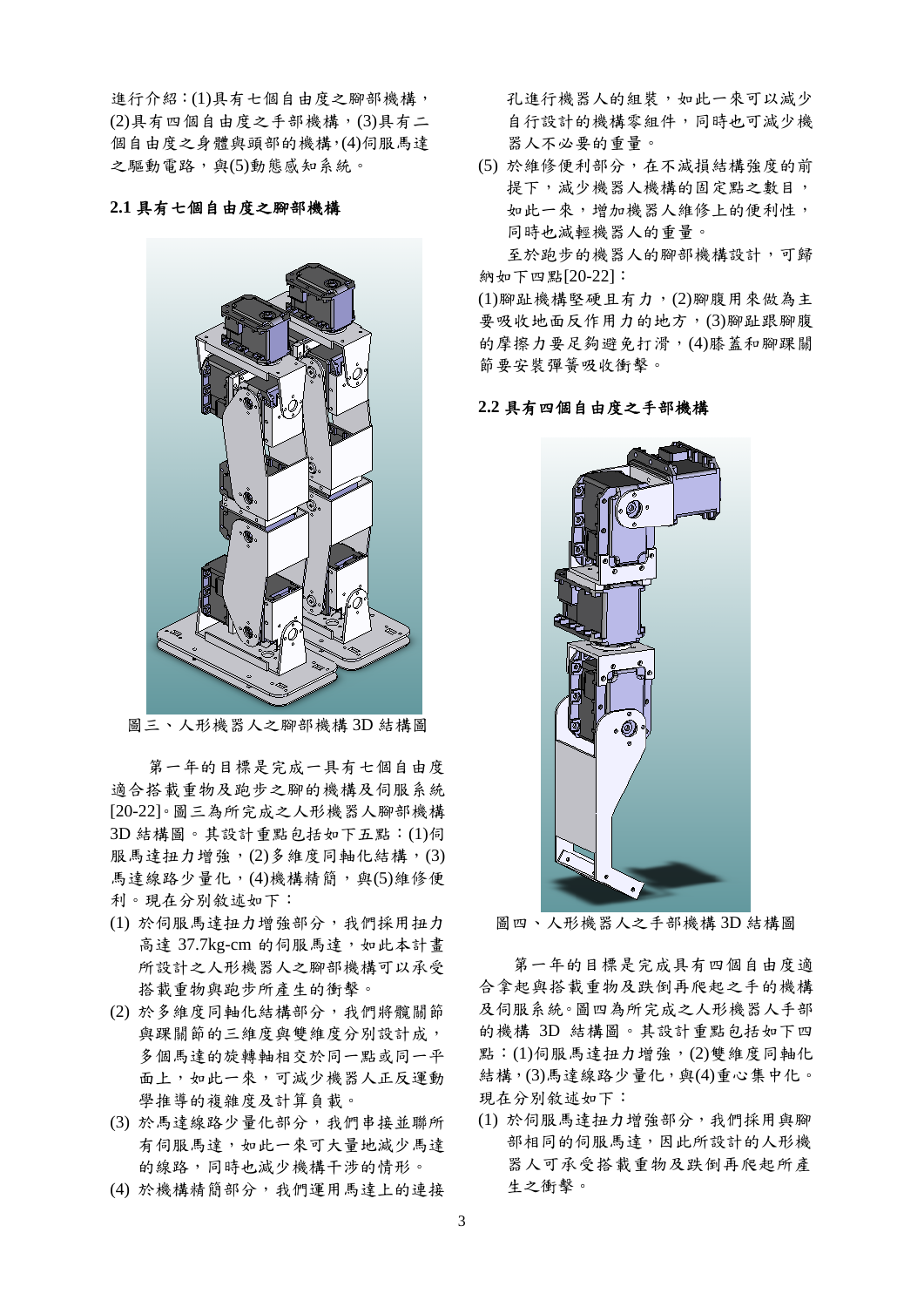- (2) 於雙維度同軸化結構部分,我們在肩關節 雙維度部分的設計,將兩個馬達的旋轉軸 相交於同一平面上,如此一來,可減少機 器人正反運動學推導的複雜度及計算負 載。
- (3) 於馬達線路少量化部分,我們同樣也是採 用串接並聯的方式,因此可大量的減少馬 達的線路,也減少機構干涉的機會。
- (4) 於重心集中化部分,我們將肩關節其中一 維度的馬達內移至身體內部,因此在機器 人的左右平衡中,重心將更靠近機器人中 心,有助於提升機器人的平衡性能。

### **2.3** 具有二個自由度之身體與頭部的機構



圖五、人形機器人之身體與頭部 3D 結構圖

第一年的目標是完成具有二個自由度之 身體(含腰部)及二個自由度之頭部的機構及 伺服系統,圖五為所完成之人形機器人身體與 頭部機構 3D 結構圖。其設計重點包括如下二 點:(1)頭部採用金屬齒輪之伺服機構與(2)強 化腰部與腳部維度空間節約之設計。現在分別 敘述如下:

- (1) 於頭部採用金屬齒輪之伺服機構部分,其 目的為克服機器人於跌倒時所產生衝擊對 機器人所造成的損壞,同時也能減少機器 人在行走時的震動對影像擷取的影響。
- (2) 於腰部與腳部維度空間節約設計部分,我 們將腰部的左右自由度與雙腳髖關節的左 右自由度結合於同一平面上,其目的為節 省機器人有限的空間並增加機器人機構的 強度。

### **2.4** 伺服馬達之驅動電路



圖六、馬達驅動電路模組

第一年的目標是完成具有角度與速度調 整、溫度與角度回授的驅動電路模組。我們於 圖六之 FPGA 內設計此一電路以降低人形機 器人操作時所產生的震動,達到改善動態平衡 的目的。至於馬達的傳輸控制則採用 RS-485 的介面,其傳輸電路圖與電源電路如圖七所 示。



## **2.5** 動態感知系統



圖八、三軸加速度儀電路實體圖

第一年的目標為完成三軸加速度儀電路 圖與壓力感測器模組之設計與實現。圖八為本 計畫所完成的三軸加速度儀電路實體圖,其中 之三軸加速度儀 KXP84-1050 [23]為電容式。 其原理敘述如下:當加速度儀連同外界物體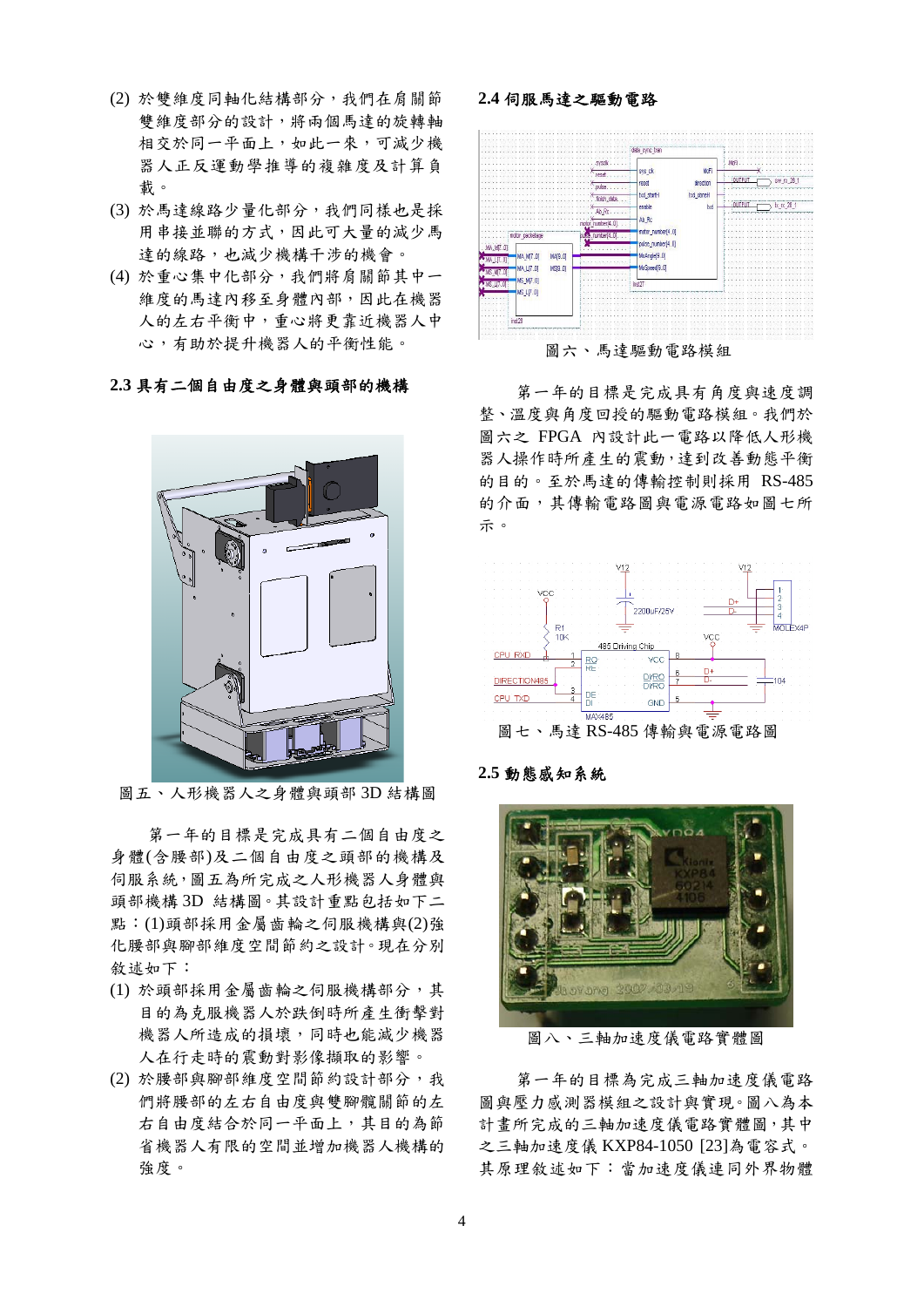(該物體的加速度就是待量測之加速度)一起 加速運動時,就受到慣性作用力而朝相反的方 向運動,此時物體會產生位移,而物體發生的 位移受到彈簧和阻尼器的限制。顯然地,該位 移與外界加速度具有相互對應之關係:外界加 速度固定時,物體具有確定的位移;外界加速 度變化時(只要變化不是很快),物體的位移也 發生相應的等比變化。

三軸加速度儀會將 X、Y 與 Z 三個方向 加速度的類比訊號透過 A/D 轉換器轉成數值 後,再使用 I<sup>2</sup>C(Inter-Integrated Circuit) 傳輸模 組[24]或是 SPI(Series Peripherical Interfac, 串 列周邊界面)傳輸模組[25]將資料送出。考慮到 機器人研究的擴充性及便利性,我們規劃進行  $I^2C$  的傳輸模式。



圖九、三軸加速度儀傳輸模組

因此在機器人系統內部,使用 VHDL 架設一 個傳輸模組,使得機器人能夠快速地獲得三軸 加速度儀的訊號,以加速程式之執行,其模組 如圖九所示, 圖中之gc 模組的功能為負責初 始化、寫入及讀取三軸加速度儀。其主要分成 如下三個區塊:第一個是 I2C 傳輸模組,第二 個是初始化封包模組,第三個是讀取封包模 組。簡言之, I2C 傳輸模組,是把 8bit 的資料 以 I2C 的方式送給三軸加速度儀,也將以 I2C 方式所回傳的三軸加速度資料轉換成 8bit 的 格式送回。初始化封包模組,是要寫入初始化 的資料編碼成三軸加速度儀的封包格式,再透 過 I<sup>2</sup>C 傳輸模組將封包轉換成 I<sup>2</sup>C 的傳輸格 式,將資料寫入三軸加速度儀內的暫存器做初 始化的動作。當初始封包模組結束時,會有一 致能訊號啟動讀取封包模組則 將要讀取前須寫入三軸加速度儀的資料編碼 成三軸加速度儀的封包格式,再透過 I2C傳輸 模組將封包轉換成 I2C 的傳輸格式,通知三軸 加速度儀現在開始傳輸資料,接著 I 2 C 傳輸模 組就會開始收到三軸加速度儀的所送來的三 軸加速度儀的資料,再送到讀取封包模組解碼 成六筆 8bit 的資料,分別是 XM、XL、YM、 YL、ZM 與 ZL。因為傳輸方式是 8bit 為一個 封包,而用來表示的三個方向的加速度為 12bit,因此三軸加速度儀會把其資料分割成 2 個 8bit 如圖十所示, D為資料的 bit 數, 所以 從讀取封包所解碼的資料會為六筆 8bit 的資 料,因此要正確使用這些資料必須將兩個 8bit 合成一個 12bit,最後得出三筆的 12bit,所以 在 g\_c 出來的六筆資料接上 g\_8c12 這個模 組,將從讀取封包模組所得到的六筆 8bit 轉換 成三筆 12bit 的資料,此為三軸加速度的值。 其腳位之功能如表二所示 [23]。

| D11D10D09D08D07D06D05D04 |  |  |              |                           |   |
|--------------------------|--|--|--------------|---------------------------|---|
| D03D02D01D00 X           |  |  | $\mathbf{X}$ | $\boldsymbol{\mathrm{X}}$ | X |

圖十、三軸加速度儀資料切割方式

表二、g\_c& g 8c12 之腳位功能

| 腳位名稱          | 功能             |  |  |  |
|---------------|----------------|--|--|--|
| sys_clk       | 系統時脈           |  |  |  |
| nReset        | 重置模組           |  |  |  |
| <b>SCL</b>    | I2C CLK腳位      |  |  |  |
| SDA           | I2C資料腳位        |  |  |  |
| Ack           | 確認與三軸加速度儀的溝通無誤 |  |  |  |
| g reset       | 重置三軸加速度儀       |  |  |  |
| Cs            | 升為Hi時啟動I2C傳輸模式 |  |  |  |
| Addr          | 降為Low啟動I2C傳輸模式 |  |  |  |
| $XM \cdot XL$ | X方向的高位元與低位元資料  |  |  |  |
| $YM \cdot YL$ | Y方向的高位元與低位元資料  |  |  |  |
| $ZM \cdot ZL$ | Z方向的高位元與低位元資料  |  |  |  |
| GX 12         | X方向的加速度數值      |  |  |  |
| GY 12         | Y方向的加速度數值      |  |  |  |
| GZ 12         | Z方向的加速度數值      |  |  |  |

所採用的壓力感測器為圖十一所示的 AGB65-4FS 模組,同樣地設計一如圖十二所 示的電路來控制此壓力感測器。接著,根據 感測器所回傳的數值,進行機器人 ZMP 的估 測,最後藉由控制機器人的 ZMP 位置達到動 態穩定機器人的目的。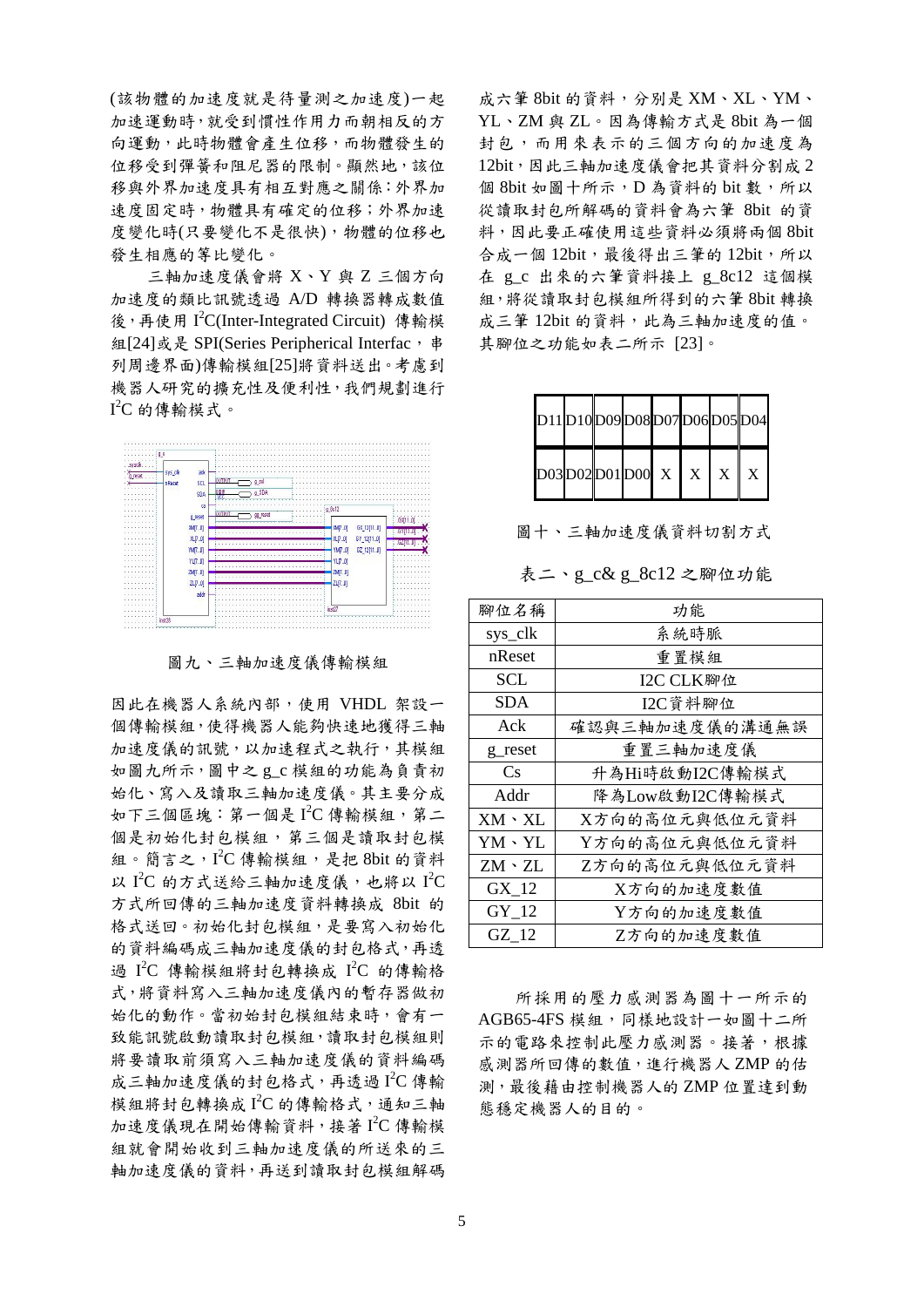

圖十一、壓力感測器實體圖



圖十二、壓力感測器控制模組

#### 三、結論與討論

本計畫在第一年已完成具有可拿起與搭 載重物及跑步能力的人形機器人之機構及伺 服控制系統的大部分預期工作。我們將再加強 機器人動態感知系統的功能,並且針對本計畫 於第一年所設計的機器人機構與動態感知器 進行實際操作及效能評估,以提供第二年機器 人製作及整合的參考。此外,跑步的機器人的 操作應該滿足如下兩個條件:(1)雙臂擺動與 雙腳有一定的節奏配合,右臂往前擺動則左腳 往前跨步,左臂往前擺動則右腳往前跨步,(2) 機器人身體微壓低向前,使得身體重心置放於 前方,以利跑步的動作。

## 四、參考文獻

- [1] Q. Huang, K. Yokoi, S. Kajita, K. Kaneko, H. Arai, N. Koyachi and K. Tanie, "Planning walking patterns for a biped robot," *IEEE Trans. Robotics & Automation,* vol. 17, no. 3, pp.280-289, 2001.
- [2] S. Kajita, T. Nagasaki, K. Yokoi, K. Kaneko and K. Tanie, "Running pattern generation for a humanoid model," *IEEE Int. Conf. on Robotics and Automation*, Washington DC, pp.2755-2761, May, 2002.
- [3] T. Nagasaki, S. Kajita, K. Yokoi, K. Kaneko and K. Tanie, "Running pattern generation and its evaluation using a realistic humanoid model," *IEEE Int. Conf. on Robotics and Automation*, Taipei Taiwan, pp.1336-1342, Sep. 14-19, 2003.
- [4] S. Kajita, F. Kanehiro, K. Kaneko, K. Fujiwara, K. Harada, K. Yokoi and H. Hirukawa, "Biped walking pattern generation by using preview control of zero-moment point," *IEEE Int. Conf. on Robotics and Automation*, Taipei Taiwan, pp.1620-1626, Sep. 14-19, 2003.
- [5] 俞舒文,"Walking pattern analysis and control of a humanoid robot," Master Thesis of

Taiwan University, 2006.

- [6] J. E. Pratt and S. V. Drakunov, "Derivation and application of a conserved orbital energy for the inverted pendulum bipedal walking model," *IEEE Int. Conf. on Robotics and Automation*, Roma, Italy, pp.4653-4659, Apr. 10-14, 2007.
- [7] M. E. Abdallah and K. J. Waldron, "A physical model and control strategy for biped running," *IEEE Int. Conf. on Robotics and Automation*, Roma, Italy, pp.3982-3988, Apr. 10-14, 2007.
- [8] H. Hirukawa, S. Hattori, S. Kajita, K. Harada, K. Kaneko, F. Kanehiro, M. Morisawa, "A pattern generator of humanoid robots walking on a rough terrain," *IEEE Int. Conf. on Robotics and Automation*, Roma, Italy, pp.2546-2551, Apr. 10-14, 2007.
- [9] F. Iida, J. Rummel and A. Seyfarth, "Bipedal walking and running with compliant leg." *IEEE Int. Conf. on Robotics and Automation*, Roma, Italy, pp.3970-3975, Apr. 10-14, 2007.
- [10]R. Niiyama, A. Nagakubo and Y. Kuniyoshi, "Mowgli: A bipedal jumping and landing robot with an artificial musculoskeletal system," *IEEE Int. Conf. on Robotics and Automation*, Roma, Italy, pp.2546-2551, Apr. 10-14, 2007.
- [11]K. Harada, H. Hirukawa, F. Kanehiro, K. Fujiwara, K. Kaneko, S. Kajita and M. Nakamura, "Dynamical balance of a humanoid robot grasping an environment," *IEEE Int. Conf. on Intelligent Robotics and Systems*, Sendal Japan, pp.1167-1173, Sep. 28-Oct. 2, 2004.
- [12]K. Harada, S. Kajita, H. Saito, M. Morisawa, F. Kanehiro, K. Fujiwara, K. Kaneko, and H. Hirukawa, "A humanoid robot carrying a heavy object," *IEEE Int. Conf. on Robotics and Automation*, Bacelon, Spain, pp.1712-1717, Apr., 2005.
- [13]K. Harada, S. Kajita, K. Kaneko, and H. Hirukawa, "Dynamic balance of a humanoid robot during manipulation tasks," *IEEE Trans. Robotics,* vol. 22, no. 3, pp.568-575, 2006.
- [14]K. Harada, S. Kajita, F. Kanehiro, K. Fujiwara, K. Kaneko, K. Yokoi and H. Hirukawa, "Real-time planning of humanoid robot's gait for force-controlled manipulation," IEEE/ASME Trans. Mechatron., vol. 12, no. 1, pp. 53-62, Feb., 2007.
- [15] T. C. F. Wong and Y. S. Huang, "Stabilization of biped dynamic walking using gyroscopic couple," *IEEE International Joint Symposia on Intelligence and Systems,* pp.102-109, 1996.
- [16]K. Kaneko, S. Kajita, F. Kanehiro, K. Yokoi, K. Fujiwara, H. Hirukawa, T. Kawasaki, M. Hirata, and T. Isozumi, "Design of advanced leg module for humanoid robotics project of